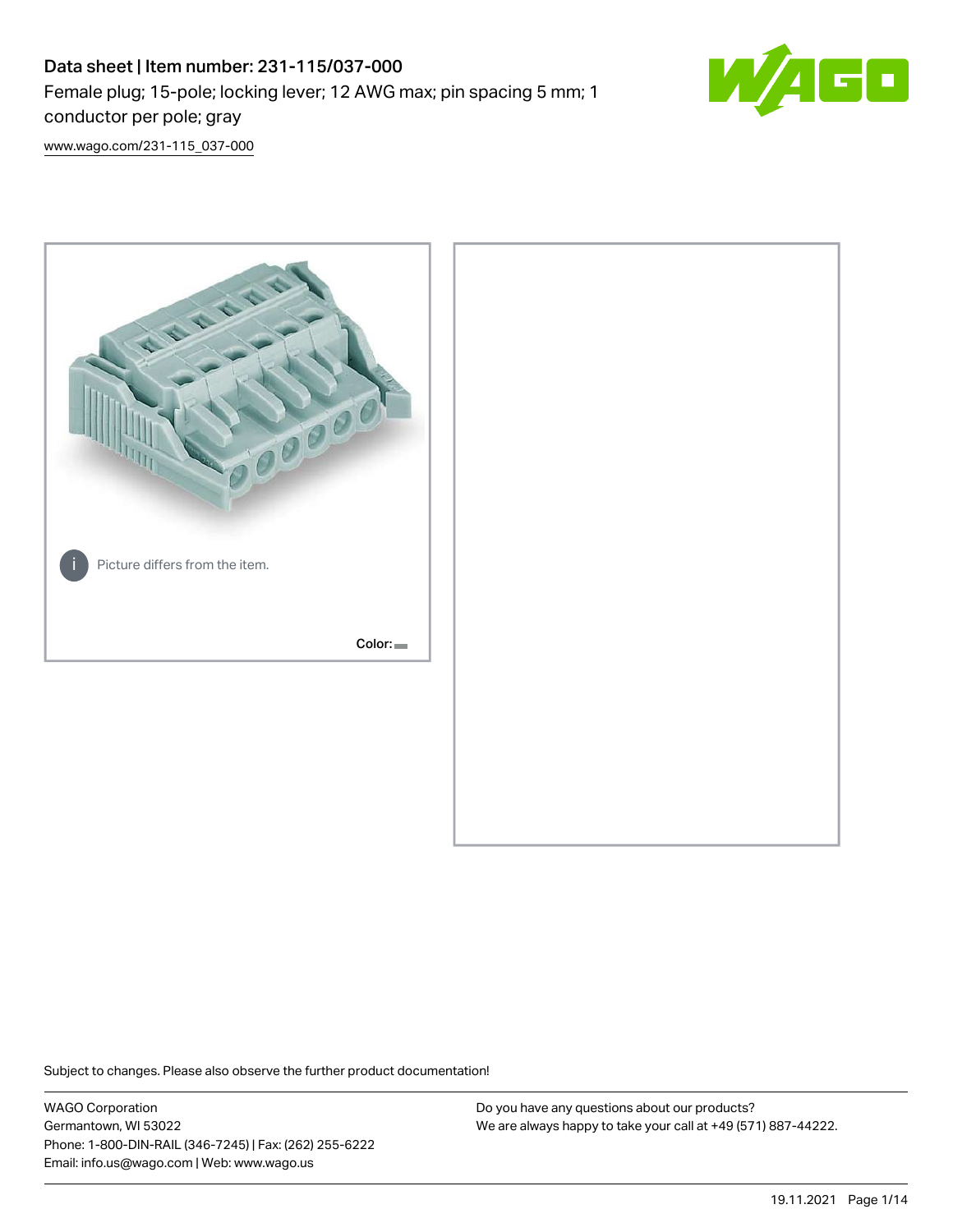

Dimensions in mm

L = pole no. x pin spacing

2- to 3-pole female connectors – one latch only

#### Item description

- **Universal connection for all conductor types**
- Easy cable pre-assembly and on-unit wiring via vertical and horizontal CAGE CLAMP<sup>®</sup> actuation  $\blacksquare$
- $\blacksquare$ Integrated test ports
- $\blacksquare$ With coding fingers

Subject to changes. Please also observe the further product documentation! Data

WAGO Corporation Germantown, WI 53022 Phone: 1-800-DIN-RAIL (346-7245) | Fax: (262) 255-6222 Email: info.us@wago.com | Web: www.wago.us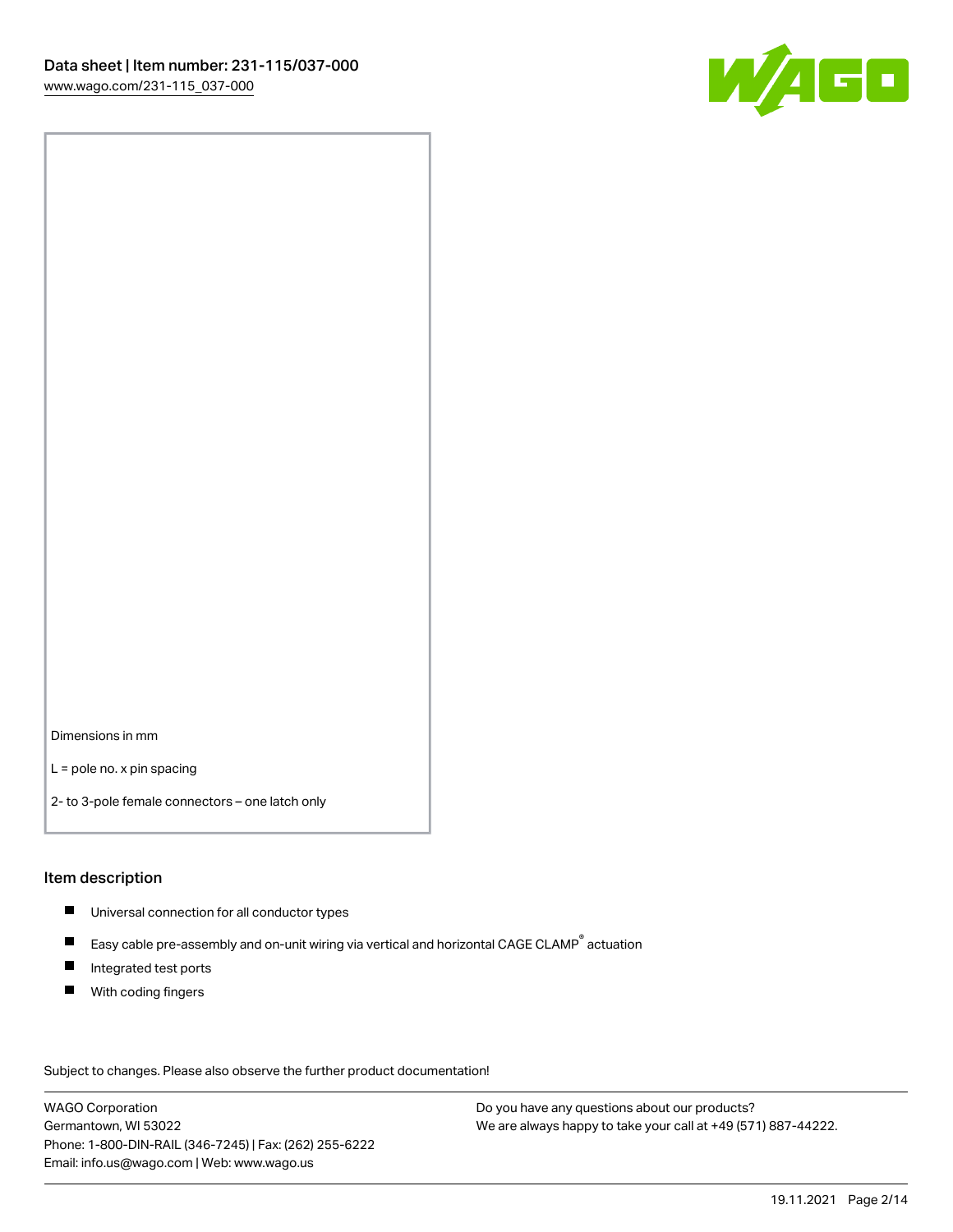

# Data Notes

| Safety information 1 | The MCS-MULTI CONNECTION SYSTEM includes connectors<br>without breaking capacity in accordance with DIN EN 61984. When<br>used as intended, these connectors must not be connected<br>/disconnected when live or under load. The circuit design should<br>ensure header pins, which can be touched, are not live when<br>unmated. |
|----------------------|-----------------------------------------------------------------------------------------------------------------------------------------------------------------------------------------------------------------------------------------------------------------------------------------------------------------------------------|
| Variants:            | Gold-plated or partially gold-plated contact surfaces<br>Other versions (or variants) can be requested from WAGO Sales or<br>configured at https://configurator.wago.com/                                                                                                                                                         |

### Electrical data

# IEC Approvals

| Ratings per                 | IEC/EN 60664-1                                                        |
|-----------------------------|-----------------------------------------------------------------------|
| Rated voltage (III / 3)     | 320 V                                                                 |
| Rated surge voltage (III/3) | 4 <sub>k</sub> V                                                      |
| Rated voltage (III/2)       | 320 V                                                                 |
| Rated surge voltage (III/2) | 4 <sub>k</sub> V                                                      |
| Nominal voltage (II/2)      | 630 V                                                                 |
| Rated surge voltage (II/2)  | 4 <sub>k</sub> V                                                      |
| Rated current               | 16 A                                                                  |
| Legend (ratings)            | $(III / 2)$ $\triangle$ Overvoltage category III / Pollution degree 2 |

# UL Approvals

| Approvals per                  | UL 1059 |
|--------------------------------|---------|
| Rated voltage UL (Use Group B) | 300 V   |
| Rated current UL (Use Group B) | 15 A    |
| Rated voltage UL (Use Group D) | 300 V   |
| Rated current UL (Use Group D) | 10 A    |

# Ratings per UL

| Rated voltage UL 1977 | 600 V         |
|-----------------------|---------------|
| Rated current UL 1977 | $\sim$ $\sim$ |

# CSA Approvals

Approvals per CSA

Subject to changes. Please also observe the further product documentation!

| <b>WAGO Corporation</b>                                | Do you have any questions about our products?                 |
|--------------------------------------------------------|---------------------------------------------------------------|
| Germantown, WI 53022                                   | We are always happy to take your call at +49 (571) 887-44222. |
| Phone: 1-800-DIN-RAIL (346-7245)   Fax: (262) 255-6222 |                                                               |
| Email: info.us@wago.com   Web: www.wago.us             |                                                               |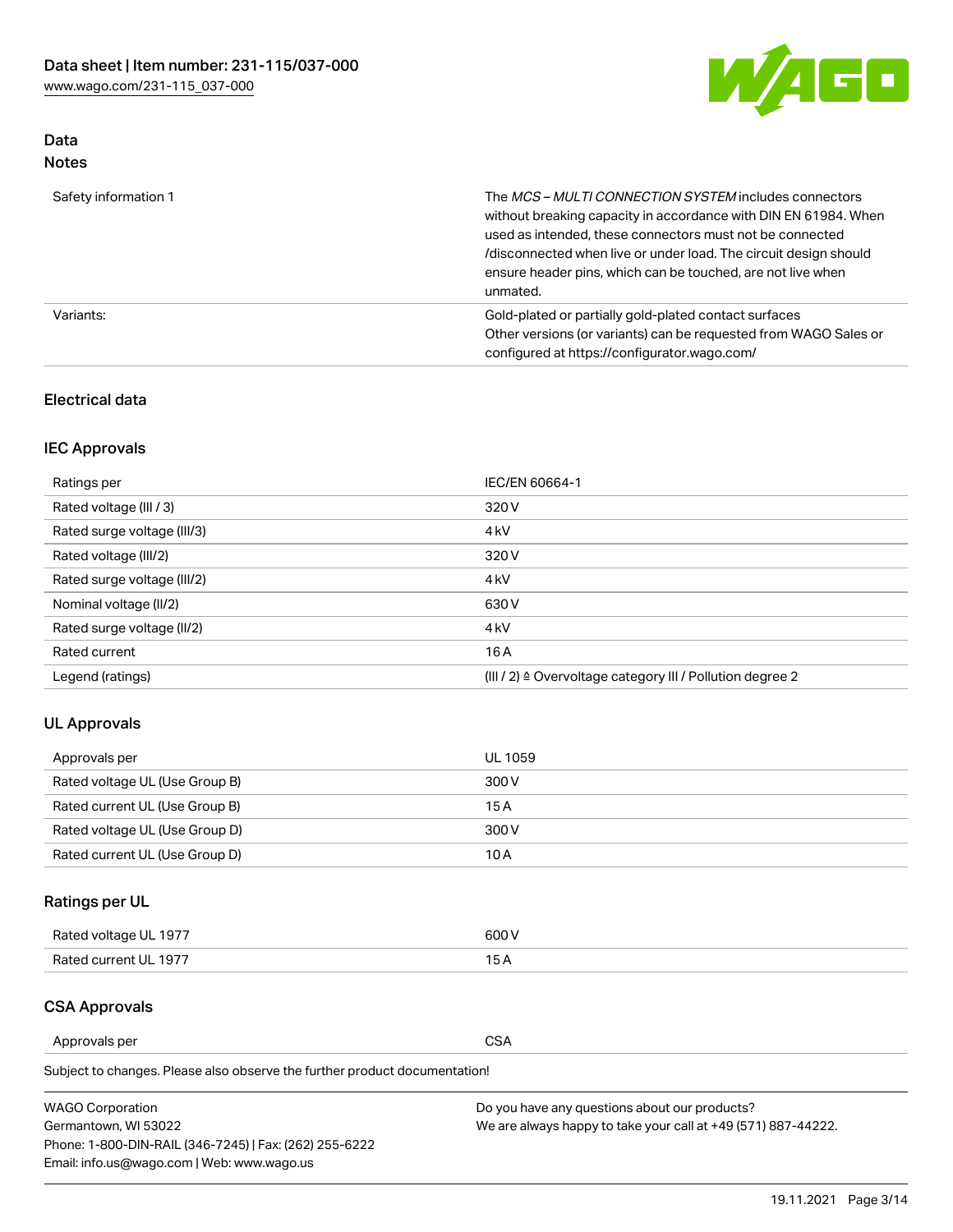[www.wago.com/231-115\\_037-000](http://www.wago.com/231-115_037-000)



| Rated voltage CSA (Use Group B) | 300 V |
|---------------------------------|-------|
| Rated current CSA (Use Group B) | 15 A  |
| Rated voltage CSA (Use Group D) | 300 V |
| Rated current CSA (Use Group D) | 10 A  |

### Connection data

| Total number of connection points | 15 |
|-----------------------------------|----|
| Total number of potentials        | 15 |
| Number of connection types        |    |
| Number of levels                  |    |

#### Connection 1

| Connection technology                             | CAGE CLAMP <sup>®</sup>                |
|---------------------------------------------------|----------------------------------------|
| Actuation type                                    | Operating tool                         |
| Solid conductor                                   | $0.082.5$ mm <sup>2</sup> / 28  12 AWG |
| Fine-stranded conductor                           | $0.082.5$ mm <sup>2</sup> / 28  12 AWG |
| Fine-stranded conductor; with insulated ferrule   | $0.251.5$ mm <sup>2</sup>              |
| Fine-stranded conductor; with uninsulated ferrule | $0.252.5$ mm <sup>2</sup>              |
| Strip length                                      | 89 mm / 0.31  0.35 inch                |
| Number of poles                                   | 15                                     |
| Conductor entry direction to mating direction     | 0°                                     |
|                                                   |                                        |

# Physical data

| Pin spacing | 5 mm / 0.197 inch    |
|-------------|----------------------|
| Width       | 91.6 mm / 3.606 inch |
| Height      | 14.3 mm / 0.563 inch |
| Depth       | 29.6 mm / 1.165 inch |

#### Plug-in connection

| Contact type (pluggable connector) | Female connector/socket |
|------------------------------------|-------------------------|
| Connector (connection type)        | for conductor           |
| Mismating protection               | No.                     |
| Locking of plug-in connection      | locking lever           |

# Material data

Color and the color of the color of the color of the color of the color of the color of the color of the color

Subject to changes. Please also observe the further product documentation! Material group I

| <b>WAGO Corporation</b>                                | Do you have any questions about our products?                 |
|--------------------------------------------------------|---------------------------------------------------------------|
| Germantown, WI 53022                                   | We are always happy to take your call at +49 (571) 887-44222. |
| Phone: 1-800-DIN-RAIL (346-7245)   Fax: (262) 255-6222 |                                                               |
| Email: info.us@wago.com   Web: www.wago.us             |                                                               |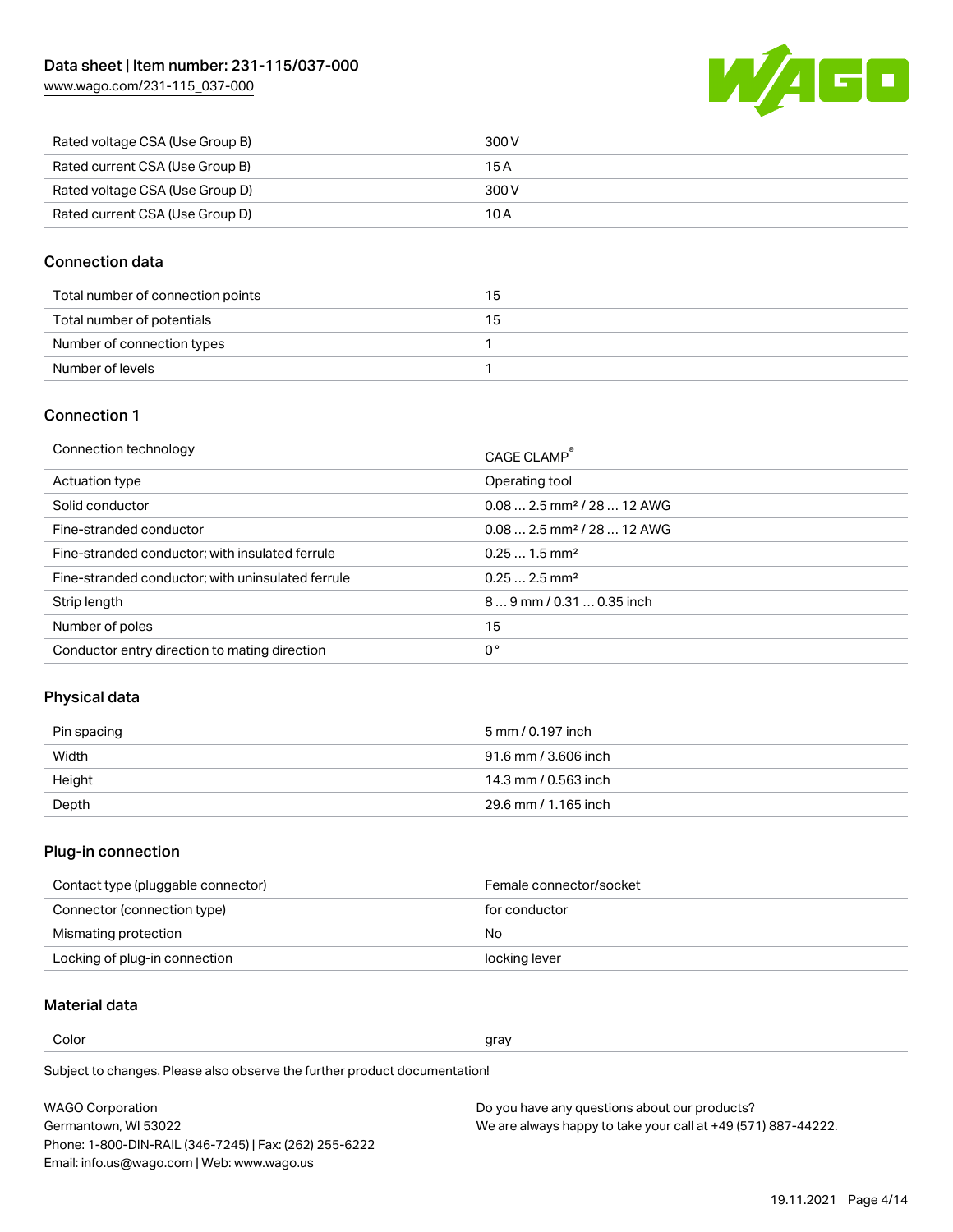[www.wago.com/231-115\\_037-000](http://www.wago.com/231-115_037-000)



| Material group              |                                   |
|-----------------------------|-----------------------------------|
| Insulation material         | Polyamide (PA66)                  |
| Flammability class per UL94 | V <sub>0</sub>                    |
| Clamping spring material    | Chrome nickel spring steel (CrNi) |
| Contact material            | Copper alloy                      |
| Contact plating             | tin-plated                        |
| Fire load                   | 0.411 MJ                          |
| Weight                      | 27.8g                             |
|                             |                                   |

## Environmental requirements

| Limit temperature range | $-60+85 °C$ |  |
|-------------------------|-------------|--|
|-------------------------|-------------|--|

## Commercial data

| Product Group         | 3 (Multi Conn. System) |
|-----------------------|------------------------|
| PU (SPU)              | 25 Stück               |
| Packaging type        | box                    |
| Country of origin     | DE                     |
| <b>GTIN</b>           | 4044918342063          |
| Customs tariff number | 8536694040             |

#### Approvals / Certificates

#### Country specific Approvals

| Logo | Approval                               | <b>Additional Approval Text</b> | Certificate<br>name |
|------|----------------------------------------|---------------------------------|---------------------|
|      | CВ<br>DEKRA Certification B.V.         | IEC 61984                       | NL-39756            |
|      | <b>CSA</b><br>DEKRA Certification B.V. | C <sub>22.2</sub>               | LR 18677-<br>25     |

#### Ship Approvals

| Logo | Approval                                  | <b>Additional Approval Text</b> | Certificate<br>name                |
|------|-------------------------------------------|---------------------------------|------------------------------------|
| ABS  | <b>ABS</b><br>American Bureau of Shipping | $\overline{\phantom{0}}$        | $19 -$<br>HG1869876-<br><b>PDA</b> |
|      | <b>BV</b>                                 | IEC 60998                       | 11915/D0                           |

Subject to changes. Please also observe the further product documentation!

| WAGO Corporation                                       | Do you have any questions about our products?                 |
|--------------------------------------------------------|---------------------------------------------------------------|
| Germantown, WI 53022                                   | We are always happy to take your call at +49 (571) 887-44222. |
| Phone: 1-800-DIN-RAIL (346-7245)   Fax: (262) 255-6222 |                                                               |
| Email: info.us@wago.com   Web: www.wago.us             |                                                               |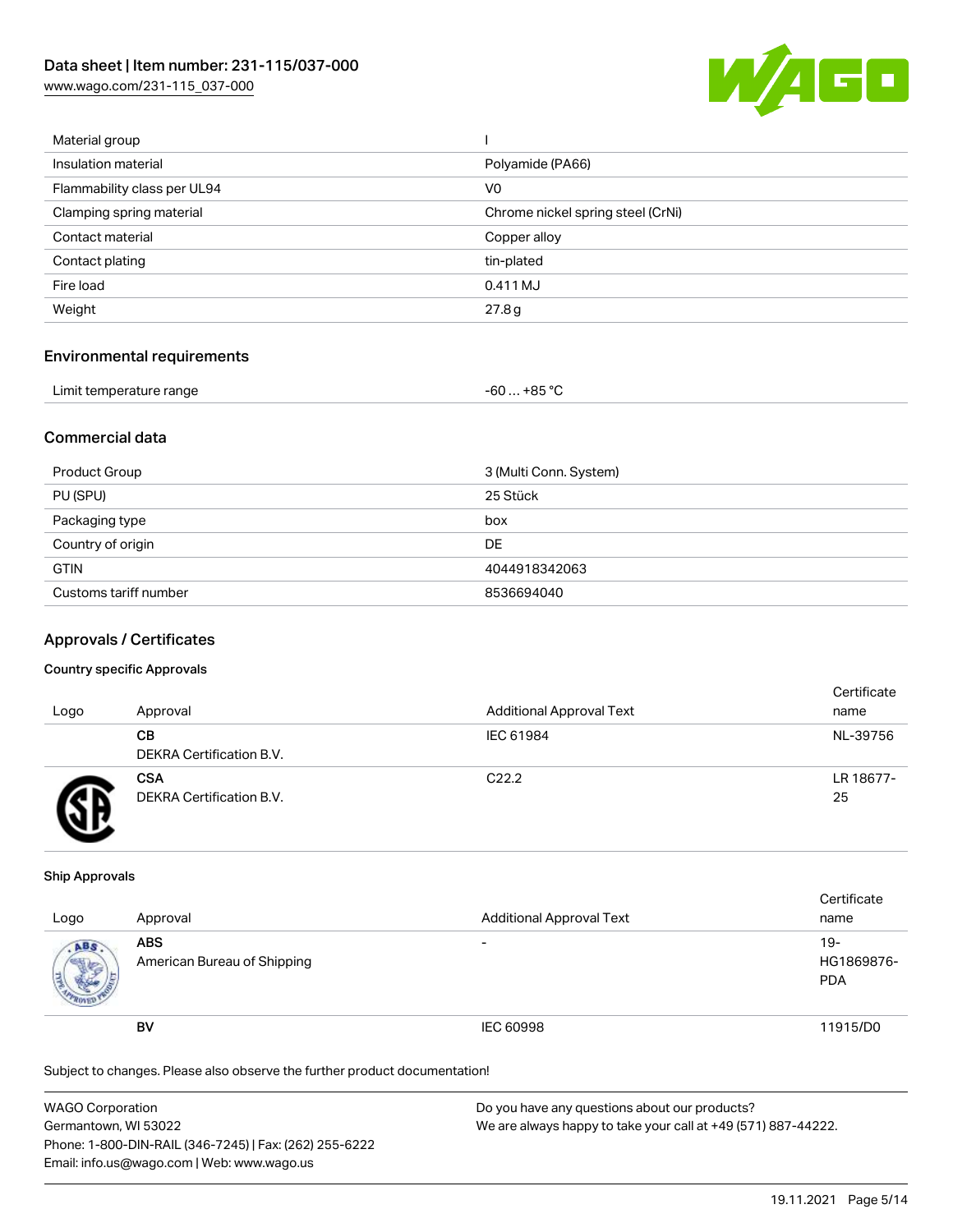

Bureau Veritas S.A. BV



| VERITAS             |                                        |                                 |             |
|---------------------|----------------------------------------|---------------------------------|-------------|
|                     | <b>DNV GL</b>                          | $\overline{\phantom{a}}$        | TAE000016Z  |
|                     | Det Norske Veritas, Germanischer Lloyd |                                 |             |
| <b>UL-Approvals</b> |                                        |                                 |             |
|                     |                                        |                                 | Certificate |
| Logo                | Approval                               | <b>Additional Approval Text</b> | name        |
|                     | UL                                     | <b>UL 1059</b>                  | E45172      |
|                     | Underwriters Laboratories Inc.         |                                 |             |
|                     | <b>UR</b>                              | <b>UL 1977</b>                  | E45171      |
|                     | Underwriters Laboratories Inc.         |                                 |             |
|                     |                                        |                                 |             |

#### Counterpart **College**

|                                             | Item no.231-615<br>Male connector; 15-pole; Pin spacing 5 mm; gray                                              | www.wago.com/231-615         |
|---------------------------------------------|-----------------------------------------------------------------------------------------------------------------|------------------------------|
|                                             | Item no.231-445/001-000<br>Male header; 15-pole; THT; 1.0 x 1.0 mm solder pin; angled; pin spacing 5 mm; gray   | www.wago.com/231-445/001-000 |
|                                             | Item no.231-145/001-000<br>Male header; 15-pole; THT; 1.0 x 1.0 mm solder pin; straight; pin spacing 5 mm; gray | www.wago.com/231-145/001-000 |
| Optional accessories<br>Testing accessories |                                                                                                                 |                              |
| Testing accessories                         |                                                                                                                 |                              |
|                                             | Item no.: 210-136<br>Test plug; 2 mm Ø; with 500 mm cable                                                       | www.wago.com/210-136         |

Test plugs for female connectors; for 5 mm and 5.08 mm pin spacing; 2,50 mm²; light gray [www.wago.com/231-661](http://www.wago.com/231-661)

Insulations stops

.<br>Subject to changes. Please also observe the further product documentation!

| <b>WAGO Corporation</b>                                |
|--------------------------------------------------------|
| Germantown, WI 53022                                   |
| Phone: 1-800-DIN-RAIL (346-7245)   Fax: (262) 255-6222 |
| Email: info.us@wago.com   Web: www.wago.us             |

Item no.: 231-661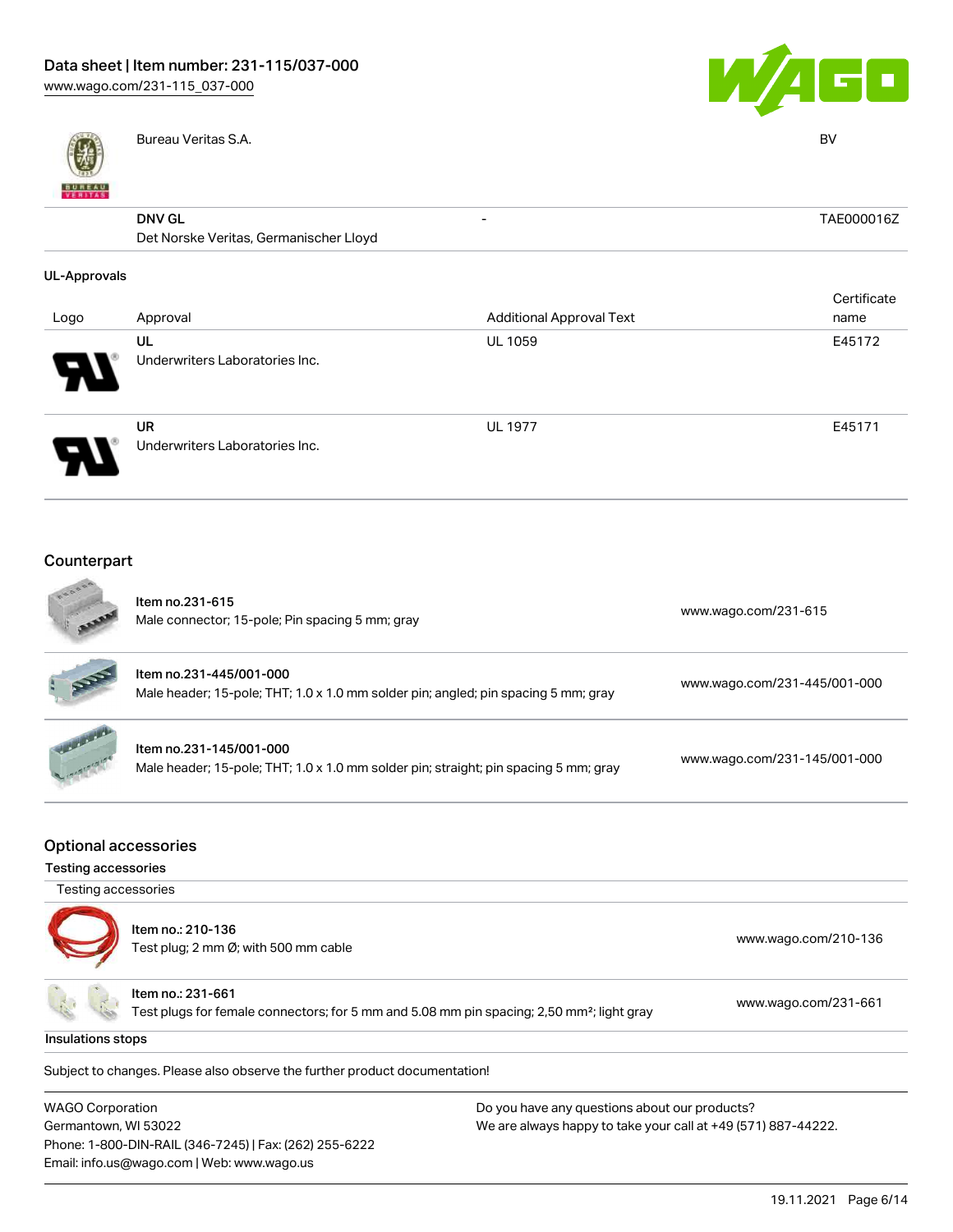Insulation stop



| EKER                | Item no.: 231-672<br>Insulation stop; 0.75 - 1 mm <sup>2</sup> ; dark gray                              | www.wago.com/231-672             |
|---------------------|---------------------------------------------------------------------------------------------------------|----------------------------------|
|                     |                                                                                                         |                                  |
|                     | Item no.: 231-670                                                                                       |                                  |
|                     | Insulation stop; 0.08-0.2 mm <sup>2</sup> / 0.2 mm <sup>2</sup> "s"; white                              | www.wago.com/231-670             |
|                     |                                                                                                         |                                  |
|                     | Item no.: 231-671                                                                                       |                                  |
|                     | Insulation stop; 0.25 - 0.5 mm <sup>2</sup> ; light gray                                                | www.wago.com/231-671             |
| FER                 |                                                                                                         |                                  |
| Cover               |                                                                                                         |                                  |
| Cover               |                                                                                                         |                                  |
|                     | Item no.: 231-668                                                                                       | www.wago.com/231-668             |
|                     | Lockout caps; for covering unused clamping units; gray                                                  |                                  |
| Marking accessories |                                                                                                         |                                  |
| Marking strip       |                                                                                                         |                                  |
|                     | Item no.: 210-331/500-103                                                                               | www.wago.com/210-331             |
|                     | Marking strips; as a DIN A4 sheet; MARKED; 1-12 (300x); Height of marker strip: 2.3 mm/0.091 in; Strip  | /500-103                         |
|                     | length 182 mm; Horizontal marking; Self-adhesive; white                                                 |                                  |
|                     | Item no.: 210-331/500-104                                                                               |                                  |
|                     | Marking strips; as a DIN A4 sheet; MARKED; 13-24 (300x); Height of marker strip: 2.3 mm/0.091 in; Strip | www.wago.com/210-331<br>/500-104 |
|                     | length 182 mm; Horizontal marking; Self-adhesive; white                                                 |                                  |
|                     | Item no.: 210-332/500-202                                                                               |                                  |
|                     | Marking strips; as a DIN A4 sheet; MARKED; 1-16 (160x); Height of marker strip: 3 mm; Strip length 182  | www.wago.com/210-332<br>/500-202 |
|                     | mm; Horizontal marking; Self-adhesive; white                                                            |                                  |
|                     | Item no.: 210-332/500-206                                                                               |                                  |
|                     | Marking strips; as a DIN A4 sheet; MARKED; 33-48 (160x); Height of marker strip: 3 mm; Strip length     | www.wago.com/210-332<br>/500-206 |
|                     | 182 mm; Horizontal marking; Self-adhesive; white                                                        |                                  |
|                     | Item no.: 210-332/500-205                                                                               |                                  |
|                     | Marking strips; as a DIN A4 sheet; MARKED; 1-32 (80x); Height of marker strip: 3 mm; Strip length 182   | www.wago.com/210-332             |
|                     | mm; Horizontal marking; Self-adhesive; white                                                            | /500-205                         |
|                     | Item no.: 210-332/500-204                                                                               |                                  |
|                     | Marking strips; as a DIN A4 sheet; MARKED; 17-32 (160x); Height of marker strip: 3 mm; Strip length     | www.wago.com/210-332             |
|                     | 182 mm; Horizontal marking; Self-adhesive; white                                                        | /500-204                         |
| <b>Ferrules</b>     |                                                                                                         |                                  |
| Ferrule             |                                                                                                         |                                  |
|                     | Item no.: 216-101                                                                                       |                                  |
|                     | Ferrule; Sleeve for 0.5 mm <sup>2</sup> / AWG 22; uninsulated; electro-tin plated; silver-colored       | www.wago.com/216-101             |

WAGO Corporation Germantown, WI 53022 Phone: 1-800-DIN-RAIL (346-7245) | Fax: (262) 255-6222 Email: info.us@wago.com | Web: www.wago.us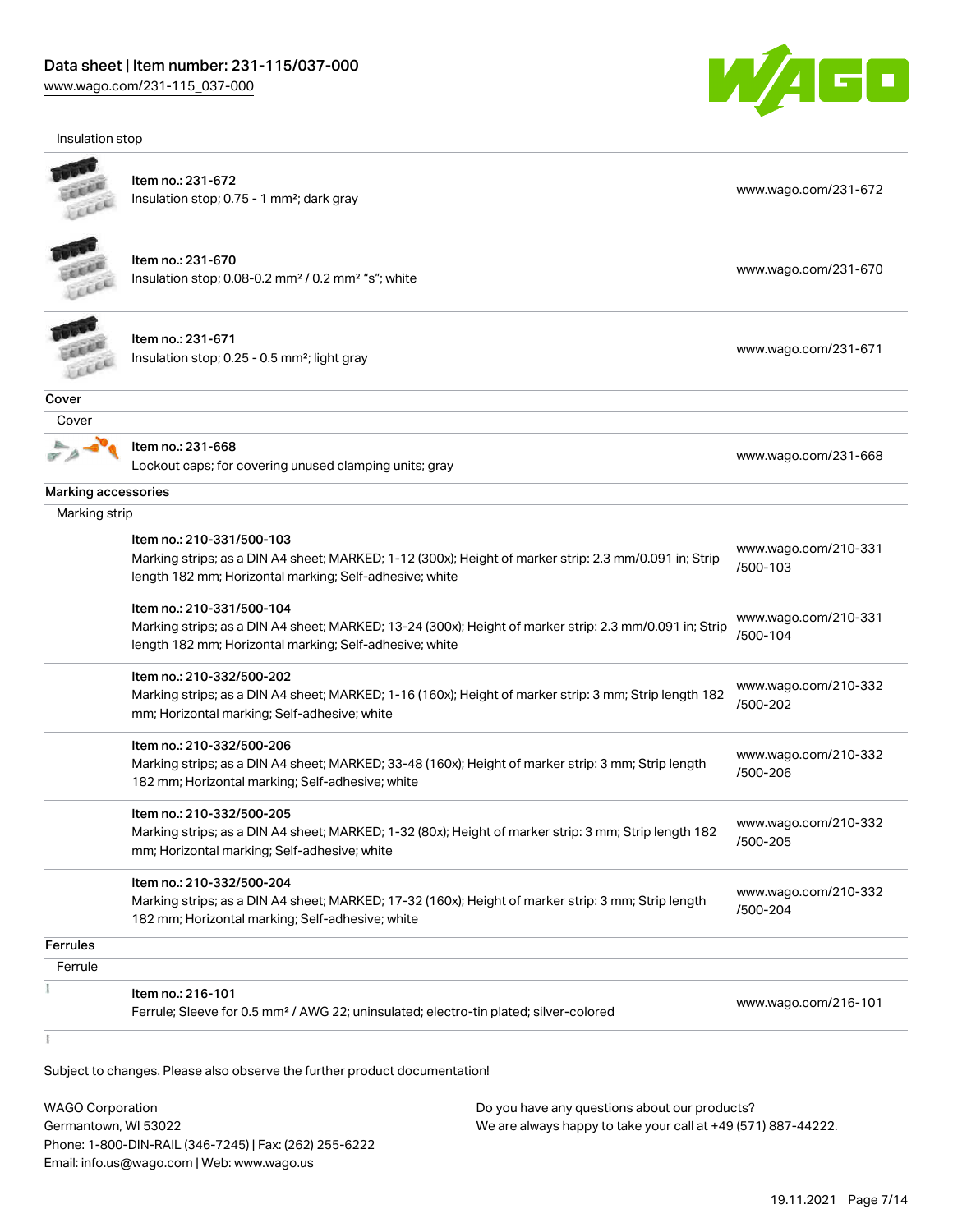# Data sheet | Item number: 231-115/037-000

[www.wago.com/231-115\\_037-000](http://www.wago.com/231-115_037-000)



| Item no.: 216-104<br>Ferrule; Sleeve for 1.5 mm <sup>2</sup> / AWG 16; uninsulated; electro-tin plated; silver-colored                                                             | www.wago.com/216-104 |
|------------------------------------------------------------------------------------------------------------------------------------------------------------------------------------|----------------------|
| Item no.: 216-106<br>Ferrule; Sleeve for 2.5 mm <sup>2</sup> / AWG 14; uninsulated; electro-tin plated; silver-colored                                                             | www.wago.com/216-106 |
| Item no.: 216-102<br>Ferrule; Sleeve for 0.75 mm <sup>2</sup> / AWG 20; uninsulated; electro-tin plated; silver-colored                                                            | www.wago.com/216-102 |
| Item no.: 216-103<br>Ferrule; Sleeve for 1 mm <sup>2</sup> / AWG 18; uninsulated; electro-tin plated                                                                               | www.wago.com/216-103 |
| Item no.: 216-123<br>Ferrule; Sleeve for 1 mm <sup>2</sup> / AWG 18; uninsulated; electro-tin plated; silver-colored                                                               | www.wago.com/216-123 |
| Item no.: 216-122<br>Ferrule; Sleeve for 0.75 mm <sup>2</sup> / AWG 20; uninsulated; electro-tin plated; silver-colored                                                            | www.wago.com/216-122 |
| Item no.: 216-124<br>Ferrule; Sleeve for 1.5 mm <sup>2</sup> / AWG 16; uninsulated; electro-tin plated                                                                             | www.wago.com/216-124 |
| Item no.: 216-142<br>Ferrule; Sleeve for 0.75 mm <sup>2</sup> / 18 AWG; uninsulated; electro-tin plated; electrolytic copper; gastight<br>crimped; acc. to DIN 46228, Part 1/08.92 | www.wago.com/216-142 |
| Item no.: 216-132<br>Ferrule; Sleeve for 0.34 mm <sup>2</sup> / AWG 24; uninsulated; electro-tin plated                                                                            | www.wago.com/216-132 |
| Item no.: 216-121<br>Ferrule; Sleeve for 0.5 mm <sup>2</sup> / AWG 22; uninsulated; electro-tin plated; silver-colored                                                             | www.wago.com/216-121 |
| Item no.: 216-143<br>Ferrule; Sleeve for 1 mm <sup>2</sup> / AWG 18; uninsulated; electro-tin plated; electrolytic copper; gastight<br>crimped; acc. to DIN 46228, Part 1/08.92    | www.wago.com/216-143 |
| Item no.: 216-131<br>Ferrule; Sleeve for 0.25 mm <sup>2</sup> / AWG 24; uninsulated; electro-tin plated; silver-colored                                                            | www.wago.com/216-131 |
| Item no.: 216-141<br>Ferrule; Sleeve for 0.5 mm <sup>2</sup> / 20 AWG; uninsulated; electro-tin plated; electrolytic copper; gastight<br>crimped; acc. to DIN 46228, Part 1/08.92  | www.wago.com/216-141 |
| Item no.: 216-152<br>Ferrule; Sleeve for 0.34 mm <sup>2</sup> / AWG 24; uninsulated; electro-tin plated                                                                            | www.wago.com/216-152 |
| Item no.: 216-203<br>Ferrule; Sleeve for 1 mm <sup>2</sup> / AWG 18; insulated; electro-tin plated; red                                                                            | www.wago.com/216-203 |
| Item no.: 216-202<br>Ferrule; Sleeve for 0.75 mm <sup>2</sup> / 18 AWG; insulated; electro-tin plated; gray                                                                        | www.wago.com/216-202 |
| Item no.: 216-151<br>Ferrule; Sleeve for 0.25 mm <sup>2</sup> / AWG 24; uninsulated; electro-tin plated                                                                            | www.wago.com/216-151 |
| Item no.: 216-204<br>Ferrule; Sleeve for 1.5 mm <sup>2</sup> / AWG 16; insulated; electro-tin plated; black                                                                        | www.wago.com/216-204 |

WAGO Corporation Germantown, WI 53022 Phone: 1-800-DIN-RAIL (346-7245) | Fax: (262) 255-6222 Email: info.us@wago.com | Web: www.wago.us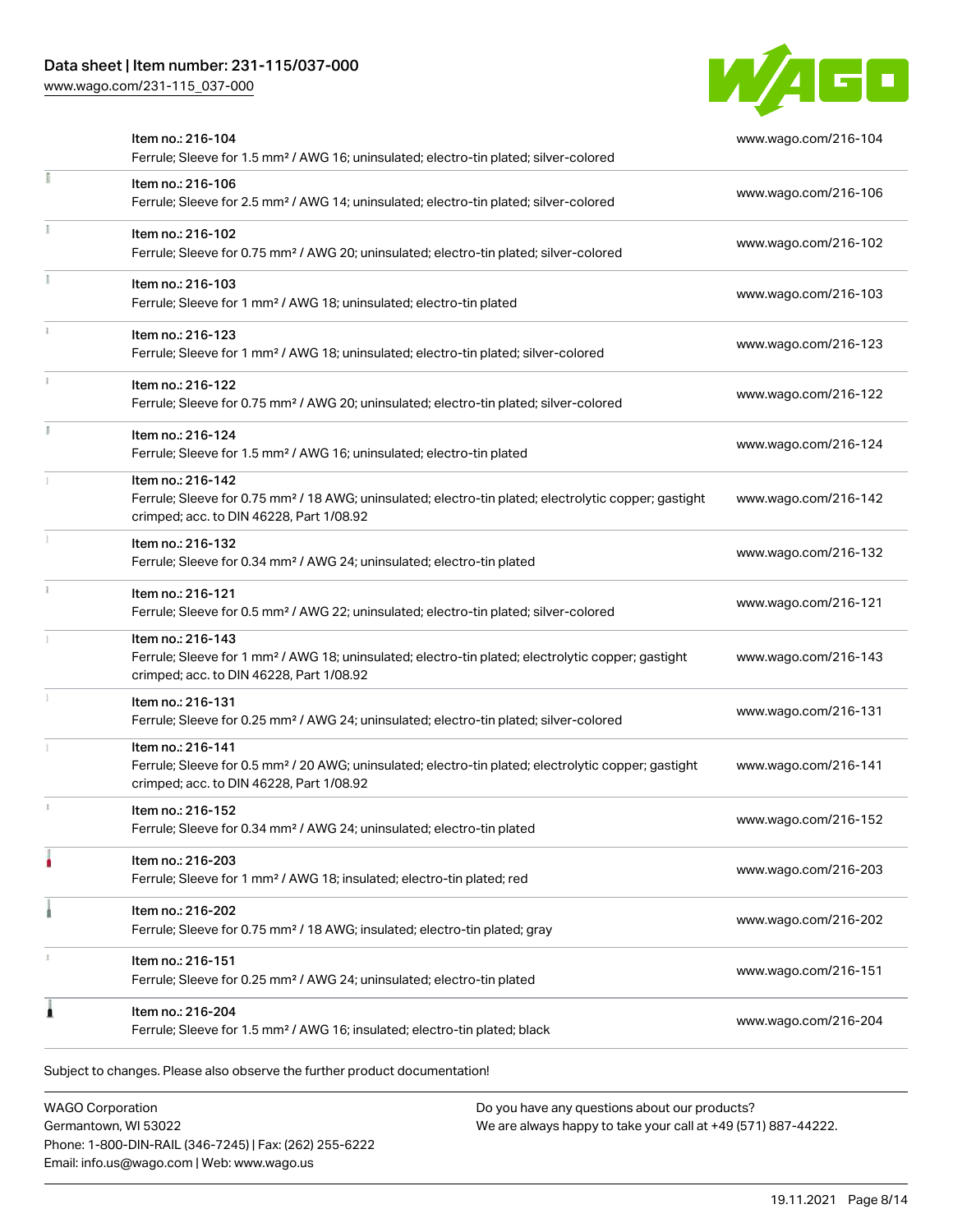[www.wago.com/231-115\\_037-000](http://www.wago.com/231-115_037-000)



|                         | Item no.: 216-144<br>Ferrule; Sleeve for 1.5 mm <sup>2</sup> / AWG 16; uninsulated; electro-tin plated; electrolytic copper; gastight<br>crimped; acc. to DIN 46228, Part 1/08.92; silver-colored       | www.wago.com/216-144 |
|-------------------------|---------------------------------------------------------------------------------------------------------------------------------------------------------------------------------------------------------|----------------------|
|                         | Item no.: 216-201<br>Ferrule; Sleeve for 0.5 mm <sup>2</sup> / 20 AWG; insulated; electro-tin plated; white                                                                                             | www.wago.com/216-201 |
|                         | Item no.: 216-223<br>Ferrule; Sleeve for 1 mm <sup>2</sup> / AWG 18; insulated; electro-tin plated; red                                                                                                 | www.wago.com/216-223 |
|                         | Item no.: 216-241<br>Ferrule; Sleeve for 0.5 mm <sup>2</sup> / 20 AWG; insulated; electro-tin plated; electrolytic copper; gastight<br>crimped; acc. to DIN 46228, Part 4/09.90; white                  | www.wago.com/216-241 |
|                         | Item no.: 216-242<br>Ferrule; Sleeve for 0.75 mm <sup>2</sup> / 18 AWG; insulated; electro-tin plated; electrolytic copper; gastight<br>crimped; acc. to DIN 46228, Part 4/09.90; gray                  | www.wago.com/216-242 |
|                         | Item no.: 216-222<br>Ferrule; Sleeve for 0.75 mm <sup>2</sup> / 18 AWG; insulated; electro-tin plated; gray                                                                                             | www.wago.com/216-222 |
|                         | Item no.: 216-221<br>Ferrule; Sleeve for 0.5 mm <sup>2</sup> / 20 AWG; insulated; electro-tin plated; white                                                                                             | www.wago.com/216-221 |
| ۸                       | Item no.: 216-224<br>Ferrule; Sleeve for 1.5 mm <sup>2</sup> / AWG 16; insulated; electro-tin plated; black                                                                                             | www.wago.com/216-224 |
|                         | Item no.: 216-243<br>Ferrule; Sleeve for 1 mm <sup>2</sup> / AWG 18; insulated; electro-tin plated; electrolytic copper; gastight crimped; www.wago.com/216-243<br>acc. to DIN 46228, Part 4/09.90; red |                      |
| 1                       | Item no.: 216-244<br>Ferrule; Sleeve for 1.5 mm <sup>2</sup> / AWG 16; insulated; electro-tin plated; electrolytic copper; gastight<br>crimped; acc. to DIN 46228, Part 4/09.90; black                  | www.wago.com/216-244 |
|                         | Item no.: 216-263<br>Ferrule; Sleeve for 1 mm <sup>2</sup> / AWG 18; insulated; electro-tin plated; electrolytic copper; gastight crimped; www.wago.com/216-263<br>acc. to DIN 46228, Part 4/09.90; red |                      |
| 1                       | Item no.: 216-264<br>Ferrule; Sleeve for 1.5 mm <sup>2</sup> / AWG 16; insulated; electro-tin plated; electrolytic copper; gastight<br>crimped; acc. to DIN 46228, Part 4/09.90; black                  | www.wago.com/216-264 |
|                         | Item no.: 216-284<br>Ferrule; Sleeve for 1.5 mm <sup>2</sup> / AWG 16; insulated; electro-tin plated; electrolytic copper; gastight<br>crimped; acc. to DIN 46228, Part 4/09.90; black                  | www.wago.com/216-284 |
|                         | Item no.: 216-262<br>Ferrule; Sleeve for 0.75 mm <sup>2</sup> / 18 AWG; insulated; electro-tin plated; electrolytic copper; gastight<br>crimped; acc. to DIN 46228, Part 4/09.90; gray                  | www.wago.com/216-262 |
|                         | Item no.: 216-301<br>Ferrule; Sleeve for 0.25 mm <sup>2</sup> / AWG 24; insulated; electro-tin plated; yellow                                                                                           | www.wago.com/216-301 |
|                         | Item no.: 216-321<br>Ferrule; Sleeve for 0.25 mm <sup>2</sup> / AWG 24; insulated; electro-tin plated; yellow                                                                                           | www.wago.com/216-321 |
|                         | Item no.: 216-322<br>Ferrule; Sleeve for 0.34 mm <sup>2</sup> / 22 AWG; insulated; electro-tin plated; green                                                                                            | www.wago.com/216-322 |
|                         | Subject to changes. Please also observe the further product documentation!                                                                                                                              |                      |
| <b>WAGO Corporation</b> | Do you have any questions about our products?                                                                                                                                                           |                      |

Germantown, WI 53022 Phone: 1-800-DIN-RAIL (346-7245) | Fax: (262) 255-6222 Email: info.us@wago.com | Web: www.wago.us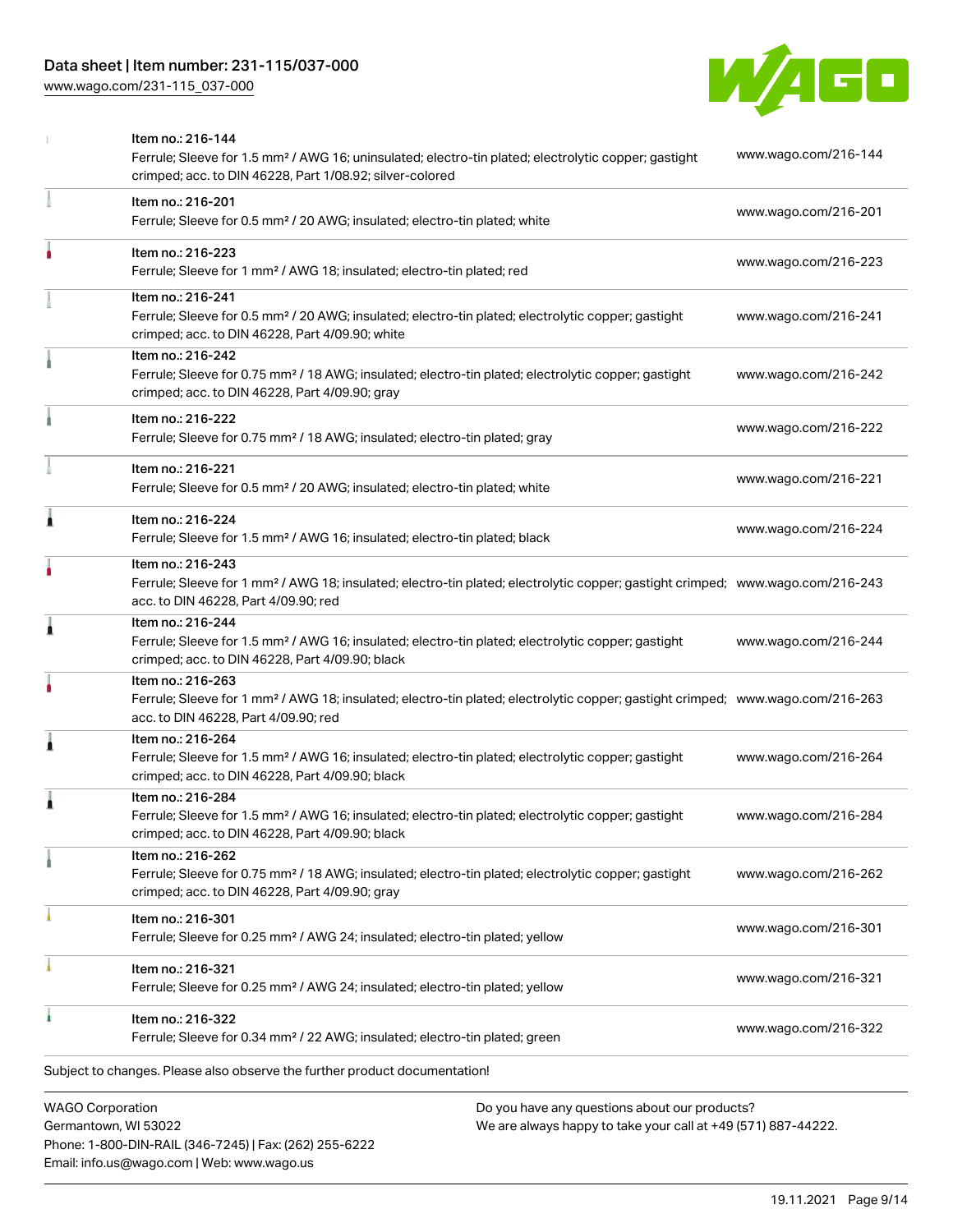

|                | Item no.: 216-302                                                                          |                      |
|----------------|--------------------------------------------------------------------------------------------|----------------------|
|                | Ferrule; Sleeve for 0.34 mm <sup>2</sup> / 22 AWG; insulated; electro-tin plated; green    | www.wago.com/216-302 |
| Jumpers        |                                                                                            |                      |
| Jumper         |                                                                                            |                      |
|                | Item no.: 231-905                                                                          |                      |
|                | Jumper; for conductor entry; 5-way; insulated; gray                                        | www.wago.com/231-905 |
|                | Item no.: 231-903                                                                          | www.wago.com/231-903 |
|                | Jumper; for conductor entry; 3-way; insulated; gray                                        |                      |
|                | Item no.: 231-907                                                                          | www.wago.com/231-907 |
|                | Jumper; for conductor entry; 7-way; insulated; gray                                        |                      |
|                | Item no.: 231-910                                                                          | www.wago.com/231-910 |
|                | Jumper; for conductor entry; 10-way; insulated; gray                                       |                      |
|                | Item no.: 231-902                                                                          |                      |
|                | Jumper; for conductor entry; 2-way; insulated; gray                                        | www.wago.com/231-902 |
| <b>Tools</b>   |                                                                                            |                      |
| Operating tool |                                                                                            |                      |
|                | Item no.: 209-130                                                                          |                      |
|                | Operating tool; suitable for 264, 280 and 281 Series; 1-way; of insulating material; white | www.wago.com/209-130 |
|                | Item no.: 209-132                                                                          |                      |
|                | Operating tool; for connecting comb-style jumper bar; 2-way; of insulating material        | www.wago.com/209-132 |
|                | Item no.: 231-159                                                                          | www.wago.com/231-159 |
|                | Operating tool; natural                                                                    |                      |
|                | Item no.: 231-231                                                                          | www.wago.com/231-231 |
|                | Combination operating tool; red                                                            |                      |
|                | Item no.: 231-131                                                                          |                      |
|                | Operating tool; made of insulating material; 1-way; loose; white                           | www.wago.com/231-131 |
|                |                                                                                            |                      |
|                | Item no.: 231-291                                                                          |                      |
|                | Operating tool; made of insulating material; 1-way; loose; red                             | www.wago.com/231-291 |
|                | Item no.: 280-432                                                                          |                      |
|                | Operating tool; made of insulating material; 2-way; white                                  | www.wago.com/280-432 |
|                | Item no.: 280-434                                                                          |                      |
|                | Operating tool; made of insulating material; 4-way                                         | www.wago.com/280-434 |
|                | Item no.: 280-437                                                                          |                      |
|                | Operating tool; made of insulating material; 7-way                                         | www.wago.com/280-437 |
|                |                                                                                            |                      |

Subject to changes. Please also observe the further product documentation!

| WAGO Corporation                                       | Do you have any questions about our products?                 |
|--------------------------------------------------------|---------------------------------------------------------------|
| Germantown, WI 53022                                   | We are always happy to take your call at +49 (571) 887-44222. |
| Phone: 1-800-DIN-RAIL (346-7245)   Fax: (262) 255-6222 |                                                               |
| Email: info.us@wago.com   Web: www.wago.us             |                                                               |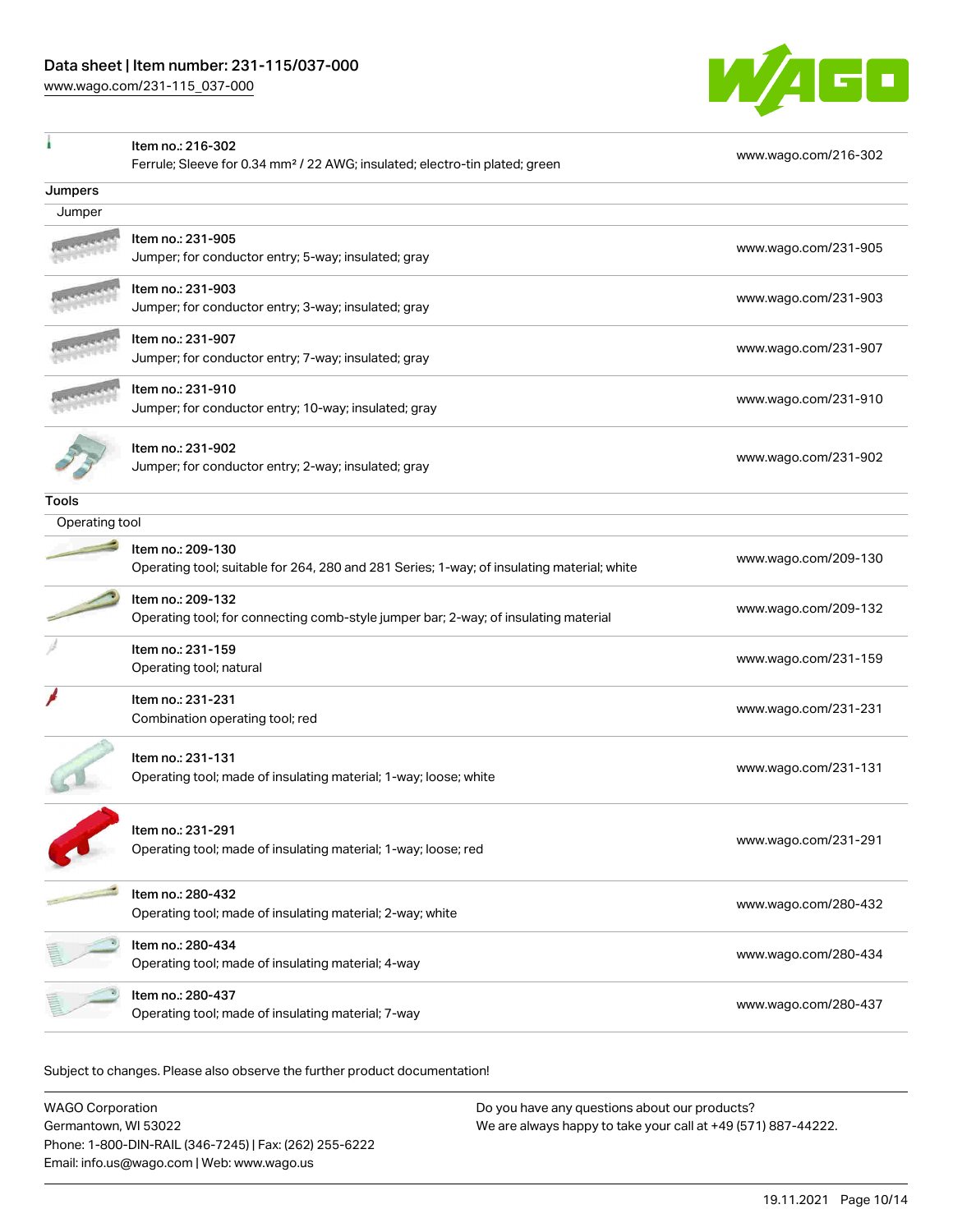# Data sheet | Item number: 231-115/037-000

[www.wago.com/231-115\\_037-000](http://www.wago.com/231-115_037-000)



|                                          | Item no.: 280-440<br>Operating tool; made of insulating material; 10-way      | www.wago.com/280-440 |
|------------------------------------------|-------------------------------------------------------------------------------|----------------------|
|                                          | Item no.: 280-435<br>Operating tool; made of insulating material; 5-way; gray | www.wago.com/280-435 |
|                                          | Item no.: 280-436<br>Operating tool; made of insulating material; 6-way       | www.wago.com/280-436 |
|                                          | Item no.: 280-438<br>Operating tool; made of insulating material; 8-way       | www.wago.com/280-438 |
|                                          | Item no.: 280-433<br>Operating tool; made of insulating material; 3-way       | www.wago.com/280-433 |
| <b>Downloads</b><br><b>Documentation</b> |                                                                               |                      |
| <b>Additional Information</b>            |                                                                               |                      |

| Technical explanations | 2019 Apr 3 | pdf    | Download |
|------------------------|------------|--------|----------|
|                        |            | 2.0 MB |          |

#### CAD files

#### CAD data

| 2D/3D Models 231-115/037-000      |     | Download |
|-----------------------------------|-----|----------|
| <b>CAE data</b>                   |     |          |
| EPLAN Data Portal 231-115/037-000 | URL | Download |
| ZUKEN Portal 231-115/037-000      | URL | Download |
| EPLAN Data Portal 231-115/037-000 | URL | Download |

#### Environmental Product Compliance

#### Compliance Search

| Environmental Product Compliance 231-115/037-000                                                         | URL | Download |
|----------------------------------------------------------------------------------------------------------|-----|----------|
| 1-conductor female connector; CAGE CLAMP <sup>®</sup> ; 2.5 mm <sup>2</sup> ; Pin spacing 5 mm; 15-pole; |     |          |
| Lateral locking levers; 2,50 mm <sup>2</sup> ; gray                                                      |     |          |

Subject to changes. Please also observe the further product documentation!

WAGO Corporation Germantown, WI 53022 Phone: 1-800-DIN-RAIL (346-7245) | Fax: (262) 255-6222 Email: info.us@wago.com | Web: www.wago.us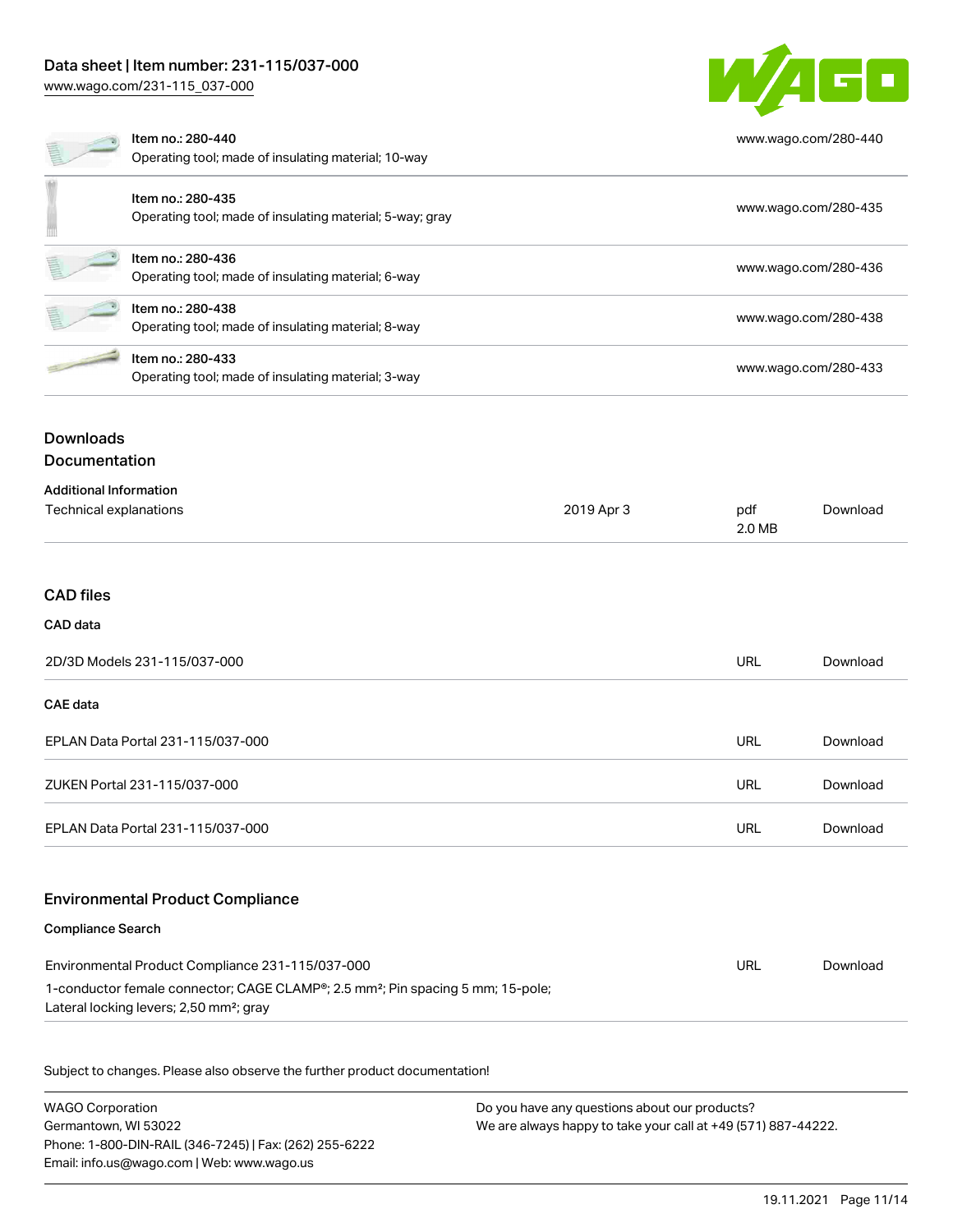

## Installation Notes



Inserting a conductor via 3.5 mm screwdriver – CAGE CLAMP® actuation parallel to conductor entry.



Inserting a conductor via 3.5 mm screwdriver – CAGE CLAMP® actuation perpendicular to conductor entry.



Inserting a conductor into CAGE CLAMP® unit via operating lever (231-291).



Inserting a conductor via operating tool.



Coding a female connector by removing coding finger(s).

Subject to changes. Please also observe the further product documentation!

WAGO Corporation Germantown, WI 53022 Phone: 1-800-DIN-RAIL (346-7245) | Fax: (262) 255-6222 Email: info.us@wago.com | Web: www.wago.us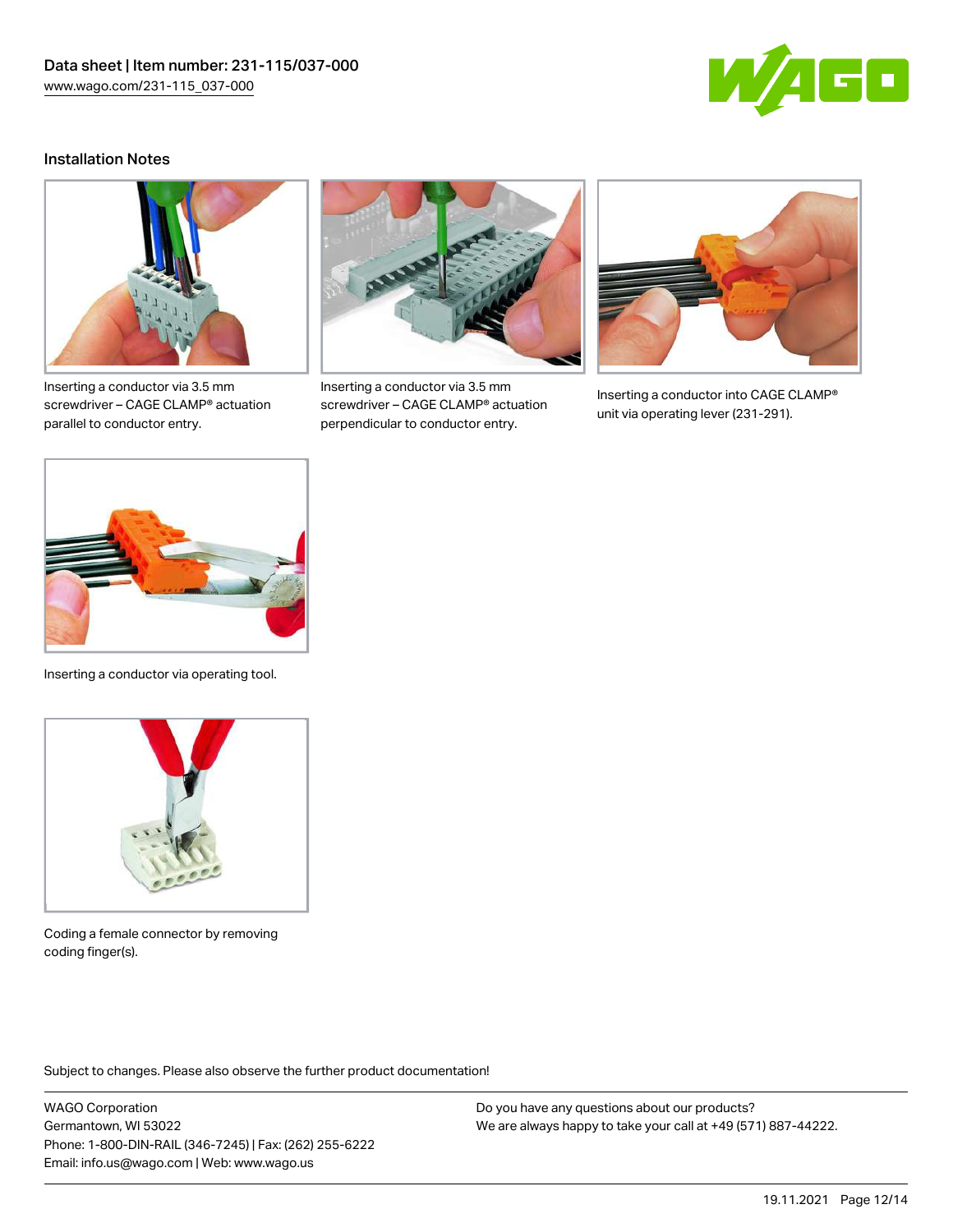



Testing – female connector with CAGE CLAMP®

Integrated test ports for testing perpendicular to conductor entry via 2 or 2.3 mm Ø test plug

Installation



Male connector with strain relief plate



Strain relief housing shown with a male connector equipped with CAGE CLAMP®



Labeling via direct marking or self-adhesive strips.

Subject to changes. Please also observe the further product documentation! Product family

WAGO Corporation Germantown, WI 53022 Phone: 1-800-DIN-RAIL (346-7245) | Fax: (262) 255-6222 Email: info.us@wago.com | Web: www.wago.us